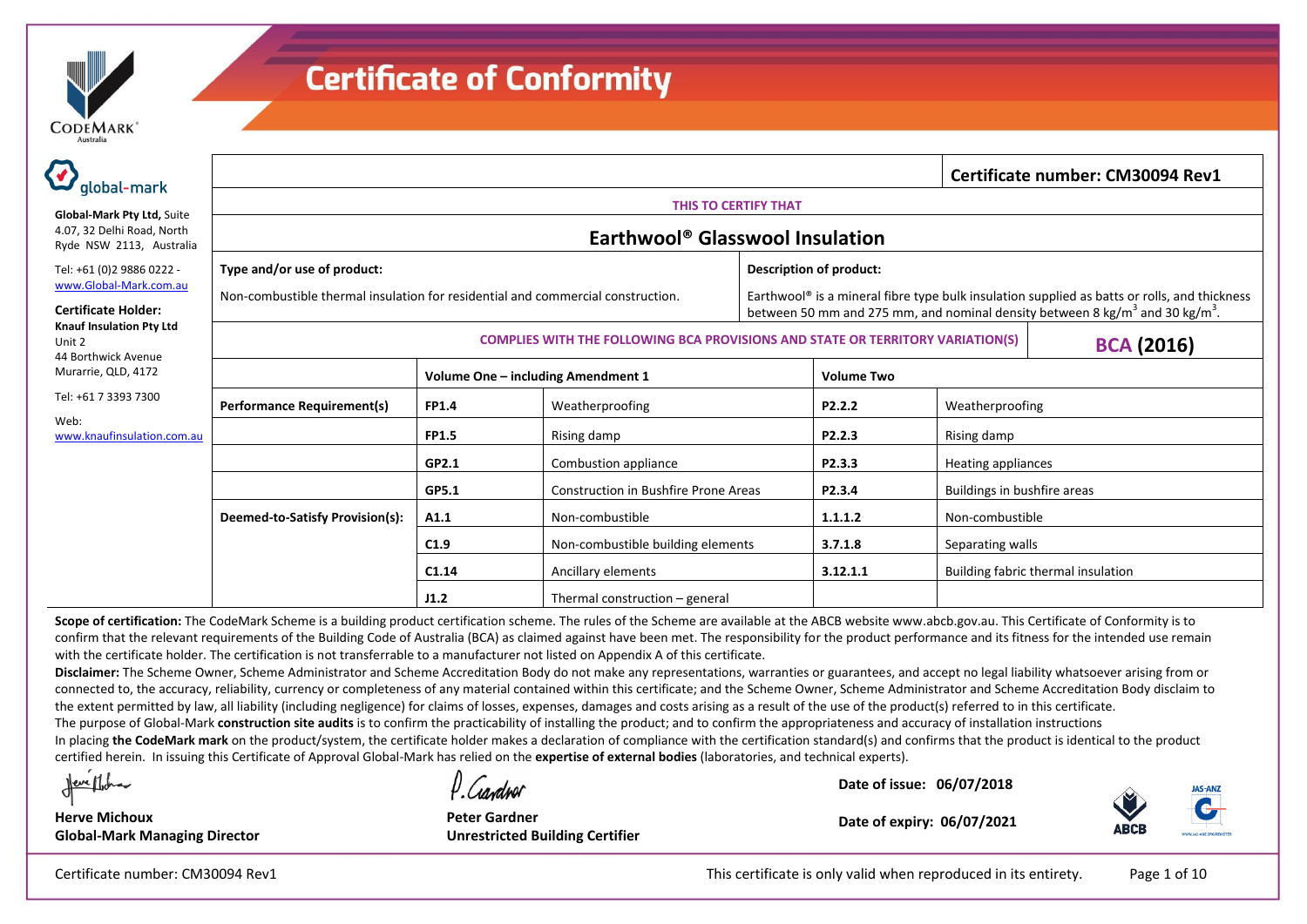

| State or territory variation(s):                                                                                                                                                                                               | <b>SA FP1.5</b>      |                                                                                                                            | <b>NSW P2.2.3</b> |                                                                                                                                          |
|--------------------------------------------------------------------------------------------------------------------------------------------------------------------------------------------------------------------------------|----------------------|----------------------------------------------------------------------------------------------------------------------------|-------------------|------------------------------------------------------------------------------------------------------------------------------------------|
|                                                                                                                                                                                                                                | <b>NSW GP5.1</b>     |                                                                                                                            | SA P2.2.3         |                                                                                                                                          |
|                                                                                                                                                                                                                                | Qld GP5.1            |                                                                                                                            | Tas P2.3.3(c)     |                                                                                                                                          |
|                                                                                                                                                                                                                                | Tas GP5.1            |                                                                                                                            | Tas P2.3.4        |                                                                                                                                          |
|                                                                                                                                                                                                                                | NSW J(A)1            |                                                                                                                            | NSW 3.7.1.8(b)    |                                                                                                                                          |
|                                                                                                                                                                                                                                | <b>NT Section J</b>  |                                                                                                                            | <b>NSW 3.12</b>   |                                                                                                                                          |
|                                                                                                                                                                                                                                | <b>Qld Section J</b> |                                                                                                                            | NT 3.12           |                                                                                                                                          |
|                                                                                                                                                                                                                                |                      |                                                                                                                            |                   | SUBJECT TO THE FOLLOWING LIMITATIONS AND CONDITIONS AND THE PRODUCT TECHNICAL DATA IN APPENDIX A AND EVALUATION STATEMENTS IN APPENDIX B |
| <b>Limitations and conditions:</b>                                                                                                                                                                                             |                      |                                                                                                                            |                   |                                                                                                                                          |
| guide as specified in section A5.                                                                                                                                                                                              |                      | Installation shall be carried out by an accredited installed in accordance with AS 3999:2015 and the relevant installation |                   | <b>Building classification/s: All classes</b>                                                                                            |
| Installation shall be carried out only after the building is waterproof, and after the materials within the building have<br>2.<br>dried to a sufficient degree that moisture is not transported into the insulation material. |                      |                                                                                                                            |                   |                                                                                                                                          |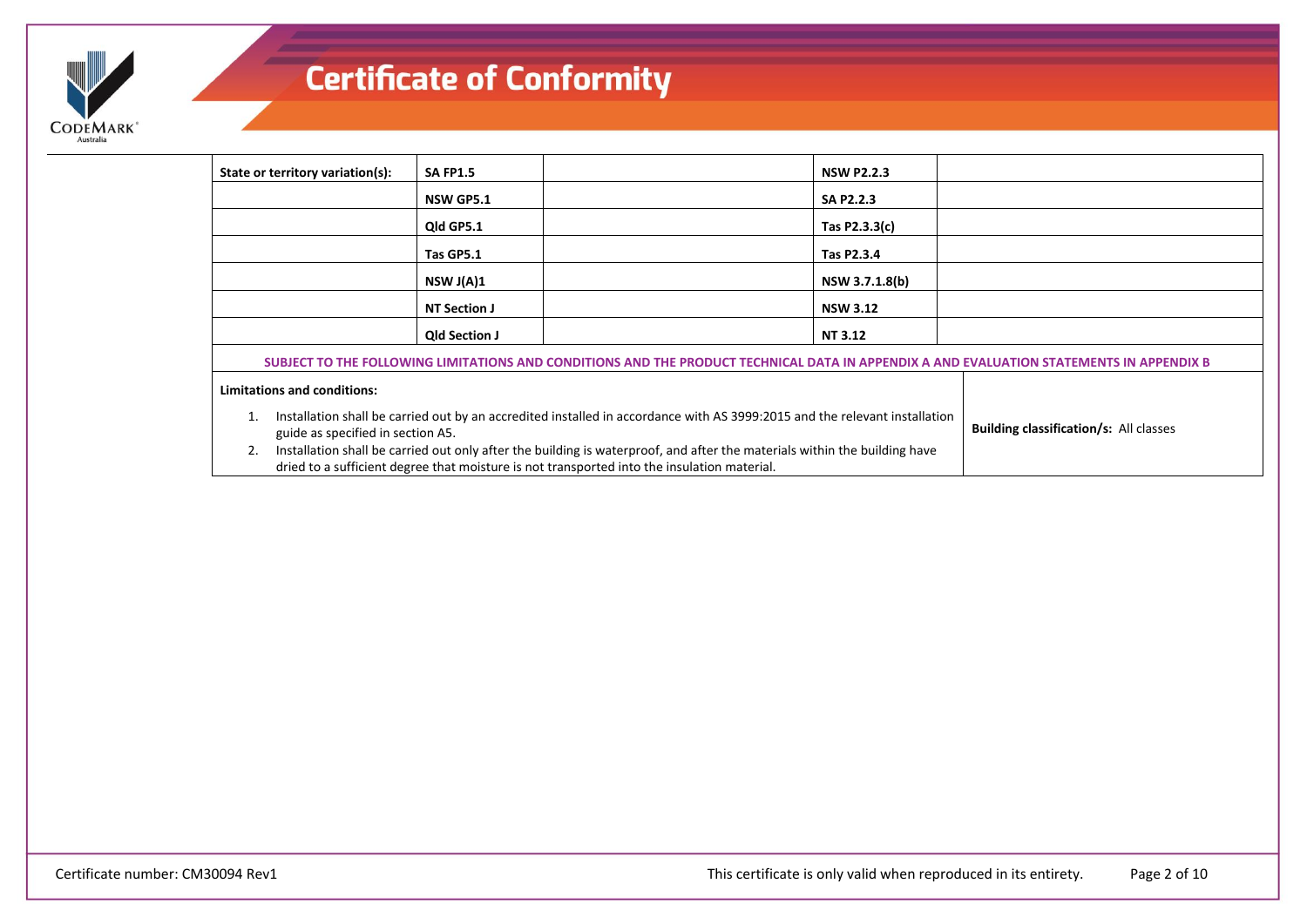

### **APPENDIX A – PRODUCT TECHNICAL DATA**

#### **A1 Type and intended use of product**

Bulk thermal insulation for roofs, ceilings, external walls, internal walls and floors.

### **A2 Description of product**

Earthwool® is a mineral fibre type bulk insulation complying with AS/NZS 4859.1:2002 (incorporating Amendment No.1). It is manufactured with recycled glass and ECOSE® Technology binder which is created from renewable materials. The product types and special characteristics are listed below:

- Earthwool® Acoustic Batts Basic at 11 kg/m<sup>3</sup>, Ultra at 14 kg/m<sup>3</sup>, High-Density at 17 kg/m<sup>3</sup>, 20 kg/m<sup>3</sup> and 27 kg/m<sup>3</sup>
- Earthwool® Acoustic Roll Basic at 11 kg/m<sup>3</sup>, High-Density at 24 kg/m<sup>3</sup>
- Earthwool® Ceiling Batts
- Earthwool<sup>®</sup> Multi-Use Rolls
- **•** Earthwool<sup>®</sup> Roof Blanket has optional foil backing
- Earthwool® Underfloor Roll faced with a black glass wind wash barrier
- Earthwool® Wall Batts

#### **A3 Product specification**

#### Binder content no greater than 8%

Specification of Earthwool® glasswool insulation shall be in accordance with the following documents:

- Knauf Insulation Earthwool® Product Price List, Ref.: KIAU1115282BR, 2014
- Knauf Insulation Earthwool® Product Datasheets as follows:
	- o Earthwool® Acoustic Batts, Ref.: KIAU0315172DS, October 2015
	- o Earthwool® Acoustic Roll, Ref.: KIAU0315172DS, October 2017
	- o Earthwool® Ceiling Batts, Ref.: KIAU0315174DS, January 2017
	- o Earthwool® Multi-Use Rolls, Ref.: KIAU0616395DS, May 2017
	- o Earthwool® Roof Blanket, Ref.: KIAU0515198DS, January 2017
	- o Earthwool® Underfloor Roll, Ref.: KIAU0115154DS, October 2015
	- o Earthwool® Wall Batts, Ref.: KIAU0315172DS, January 2017

Also refer to Knauf Insulation Material Safety Datasheet – Glass Mineral Wool with ECOSE® Technology [October 2014].

Table A1 provides a summary of the specification information for the relevant Earthwool products.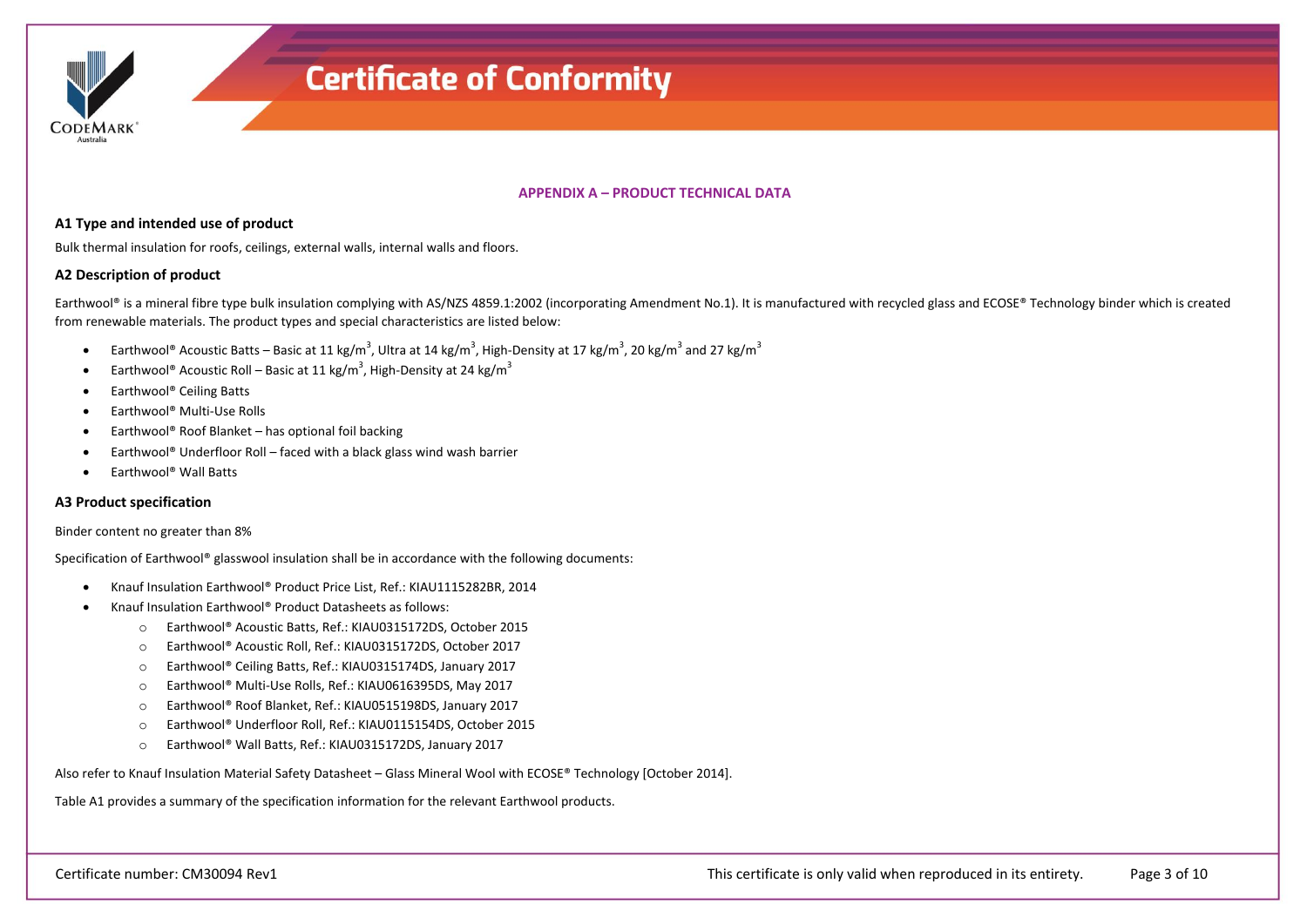

**Table A1: Product Specification Summary**

# **Acoustic Batts 11kg/m³**

| <b>Material Code</b> | Thickness (mm) | Density (kg/m <sup>3</sup> ) | Est.R-value $(m^2K/W)$ | Width (mm) | Length (mm) |
|----------------------|----------------|------------------------------|------------------------|------------|-------------|
| 290594               | 50             | 11                           | 1.2                    | 430        | 1160        |
| 248352               |                |                              |                        | 580        | 1160        |
| 290599               | 75             | 11                           | 1.8                    | 430        | 1160        |
| 290600               |                |                              |                        | 580        | 1160        |
| 248361               | 50             | 11                           | 1.2                    | 450        | 2700        |
| 248360               |                |                              |                        | 600        | 2700        |
| 248362               |                | 11                           | 1.8                    | 450        | 2700        |
| 2437819              | 75             |                              |                        | 600        | 2700        |
| 546373               | 110            | 11                           | 2.5                    | 600        | 1160        |

# **Acoustic Batts 14 kg/m³**

| <b>Material Code</b> | Thickness (mm) | Density (kg/m <sup>3</sup> ) | Est.R-value $(m^2K/W)$ | Width (mm) | Length (mm) |
|----------------------|----------------|------------------------------|------------------------|------------|-------------|
| 2437822              |                | 14                           |                        | 430        | 1160        |
| 2438637              | 50             |                              | 1.3                    | 580        | 1160        |
| 2438916              | 75             | 14                           | 1.9                    | 430        | 1160        |
| 2438638              |                |                              |                        | 580        | 1160        |
| 2437560              |                | 14                           | 1.3                    | 450        | 1160        |
| 2437561              | 50             |                              |                        | 600        | 1160        |
| 2437562              | 75             |                              | 1.9                    | 450        | 1160        |
| 2437563              |                | 14                           |                        | 600        | 1160        |

### **High Density Acoustic Batts**

| <b>Material Code</b> | Thickness (mm) | Density (kg/m <sup>3</sup> ) | Est.R-value (m <sup>2</sup> K/W) | Width (mm) | Length (mm) |
|----------------------|----------------|------------------------------|----------------------------------|------------|-------------|
| 244462               | $-$<br>75      | 17.0                         | 2.0                              | 430        | 1160        |
| 2438626              |                |                              |                                  | 580        | 1160        |
| 2437532              | 90             | 20.0                         | 2.5                              | 430        | 1160        |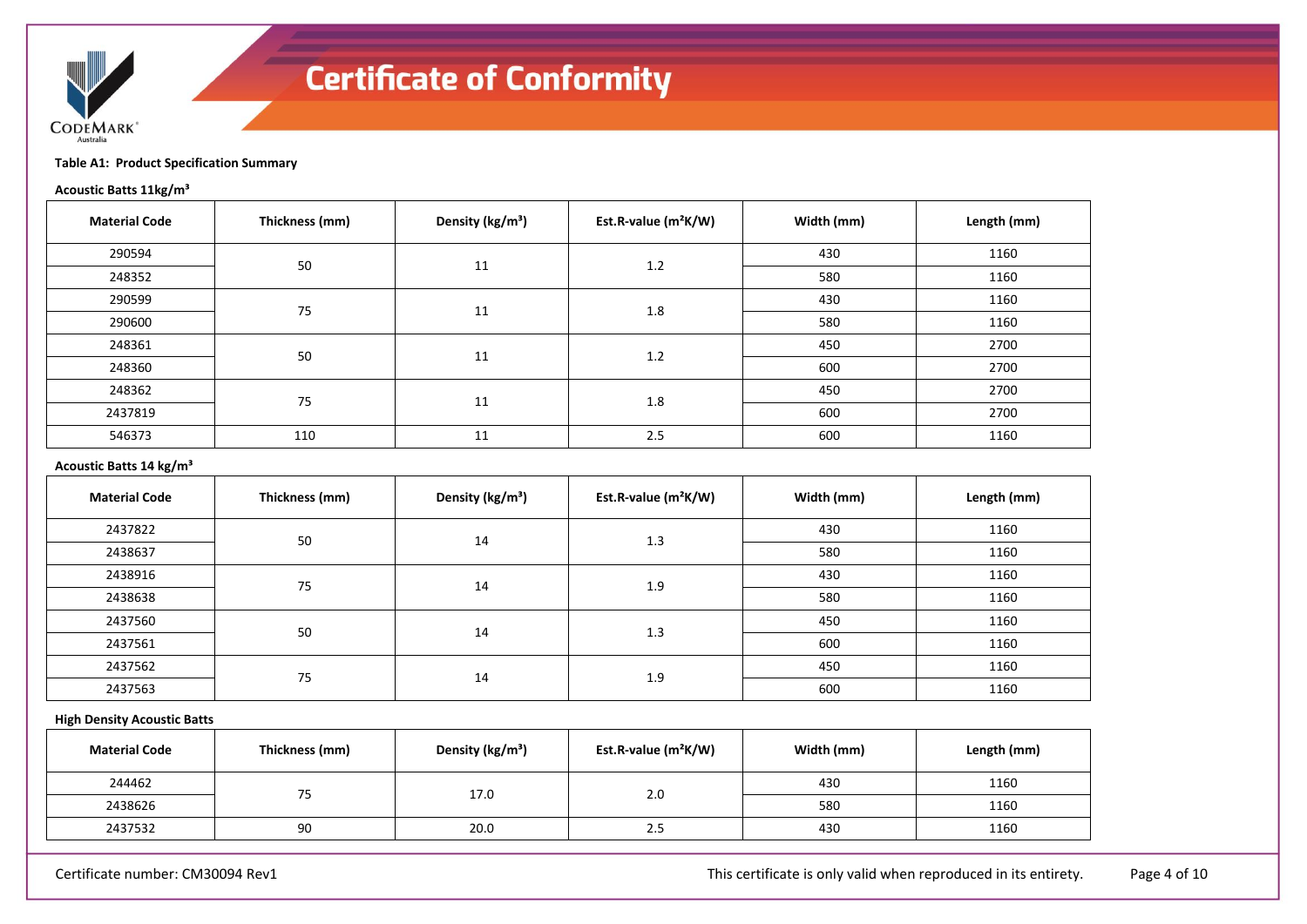

| 2437533 |    |      |                 | 580 | 1160 |
|---------|----|------|-----------------|-----|------|
| 248357  | 50 | 24.0 | 1.4             | 580 | 1160 |
| 256736  |    | 27.0 |                 | 430 | 1160 |
| 251511  | 90 |      | $\mathcal{L}$ . | 580 | 1160 |

#### **Wall Batts**

| <b>Material Code</b> | Thickness (mm) | Density (kg/m <sup>3</sup> ) | $R$ -value ( $m^2K/W$ ) | Width (mm) | Length (mm) |
|----------------------|----------------|------------------------------|-------------------------|------------|-------------|
| 243521               | 75             | 8.1                          | 1.5                     | 430        | 1160        |
| 243523               |                |                              |                         | 580        | 1160        |
| 244462               | 75             | 17.0                         | 2.0                     | 430        | 1160        |
| 2438626              |                |                              |                         | 580        | 1160        |
| 2437523              | 90             | 9.5                          | 2.0                     | 430        | 1160        |
| 2437528              |                |                              |                         | 580        | 1160        |
| 2437532              |                | 20.0                         | 2.5                     | 430        | 1160        |
| 2437533              | 90             |                              |                         | 580        | 1160        |
| 256735               | 90             |                              | 2.7                     | 430        | 1160        |
| 252511               |                | 27.0                         |                         | 580        | 1160        |

#### **Wall Batts - Metal Frame**

| <b>Material Code</b> | Thickness (mm) | Density (kg/m <sup>3</sup> ) | R-value $(m^2K/W)$ | Width (mm) | Length (mm) |
|----------------------|----------------|------------------------------|--------------------|------------|-------------|
| 2437522              | 75             | 8.1                          | 1.5                | 450        | 1200        |
| 2437524              |                |                              |                    | 600        | 1200        |
| 2438628              | 75             | 17.0                         |                    | 450        | 1200        |
| 2438629              |                |                              | 2.0                | 600        | 1200        |
| 2437526              |                | 9.5                          | 2.0                | 450        | 1200        |
| 2437529              | 90             |                              |                    | 600        | 1200        |

# **Ceiling Batts**

| <b>Material Code</b> | Thickness (mm)       | Density (kg/m <sup>3</sup> ) | $R$ -value ( $m^2K/W$ ) | Width (mm) | Length (mm) |
|----------------------|----------------------|------------------------------|-------------------------|------------|-------------|
| 2437530              | $\sim$ $\sim$ $\sim$ |                              |                         | 430        | 1160        |
| 2437531              | 125                  |                              | ر . ے                   | 580        | 1160        |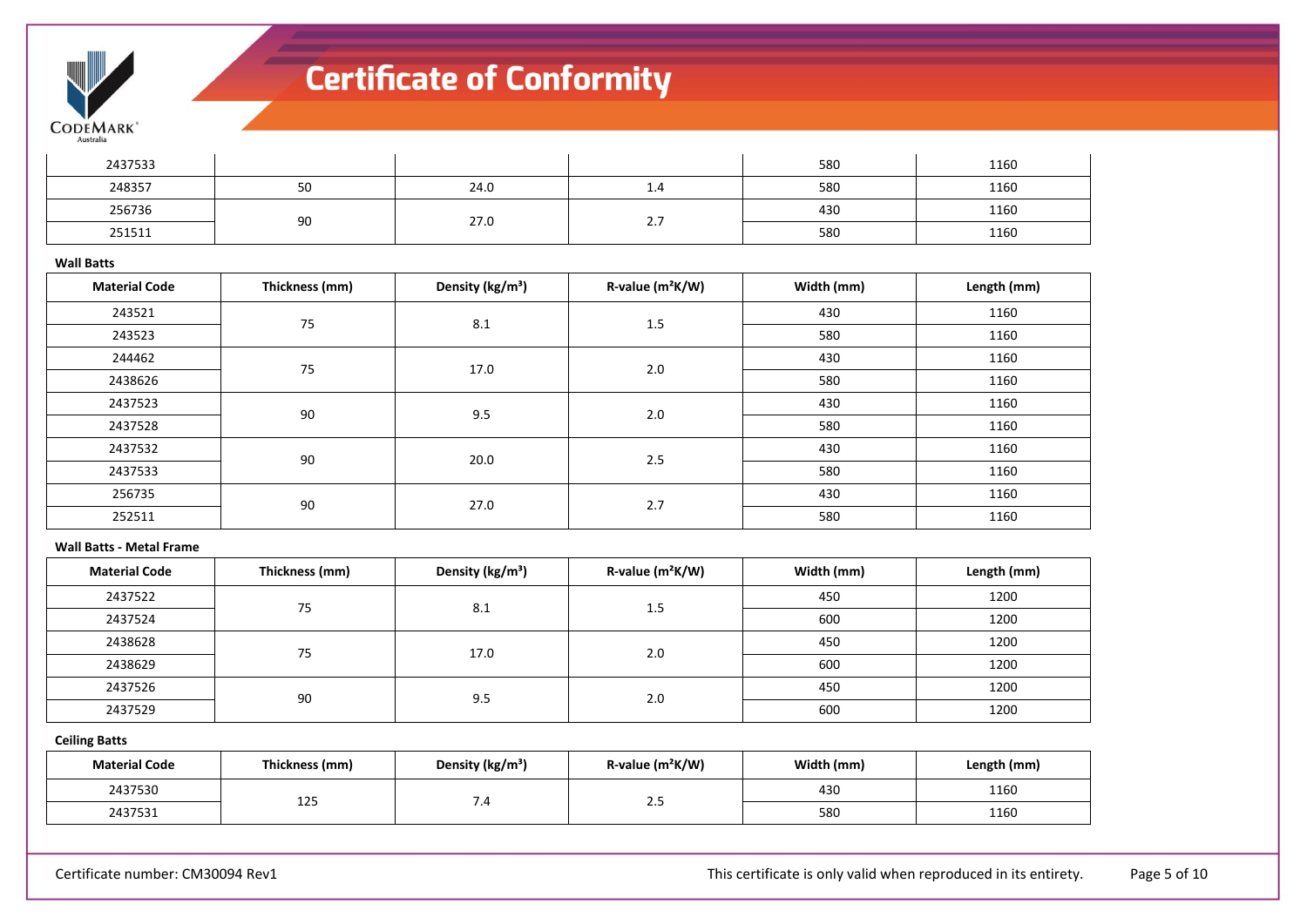

| 2437530              | 145            | 8.0                          | 3.0                          | 430        | 1160        |
|----------------------|----------------|------------------------------|------------------------------|------------|-------------|
| 2437535              |                |                              |                              | 580        | 1160        |
| 2437538              | 175            | 7.3                          | 3.5                          | 430        | 1160        |
| 2437539              |                |                              |                              | 580        | 1160        |
| 2437542              | 195            | 7.8                          | 4.0                          | 430        | 1160        |
| 2437541              |                |                              |                              | 580        | 1160        |
| 2437544              |                | 11.4                         | 5.0                          | 580        | 1160        |
| 2437543              | 210            |                              |                              | 430        | 1160        |
| 2437546              | 275            | 9.0                          | 6.0                          | 580        | 1160        |
| 2437545              |                |                              |                              | 430        | 1160        |
| <b>Roof Blanket</b>  |                |                              |                              |            |             |
| <b>Material Code</b> | Thickness (mm) | Density (kg/m <sup>3</sup> ) | R-value (m <sup>2</sup> K/W) | Width (mm) | Length (mm) |
| 461848               | 55             | 12.0                         | 1.3                          | 1200       | 37000       |
| 497338               | 60             | 12.8                         | 1.5                          | 1200       | 28000       |

| 472959 | 75  | 11.6 | 1.8                   | 1200 | 23000 |
|--------|-----|------|-----------------------|------|-------|
| 474347 | 100 | 10.0 | 2.3                   | 1200 | 17500 |
| 474350 | 105 | 11.0 | 2.5                   | 1200 | 16500 |
| 474352 | 120 | 13.0 | 3.0                   | 1200 | 14500 |
| 429752 | 130 | 12.7 | 2 <sub>2</sub><br>J.Z | 1200 | 16500 |

### **Multi-Use Roll**

| <b>Material Code</b> | Thickness (mm) | Density (kg/m <sup>3</sup> ) | $R$ -value $(m^2K/W)$ | Width (mm) | Length (mm) |
|----------------------|----------------|------------------------------|-----------------------|------------|-------------|
| 253095               | 90             | 9.5                          | 2.0                   | 430        | 19000       |
| 253093               |                |                              |                       | 580        | 19000       |
| 432158               |                | 20.0                         |                       | 430        | 12500       |
| 432159               | 90             |                              | 2.5                   | 580        | 12500       |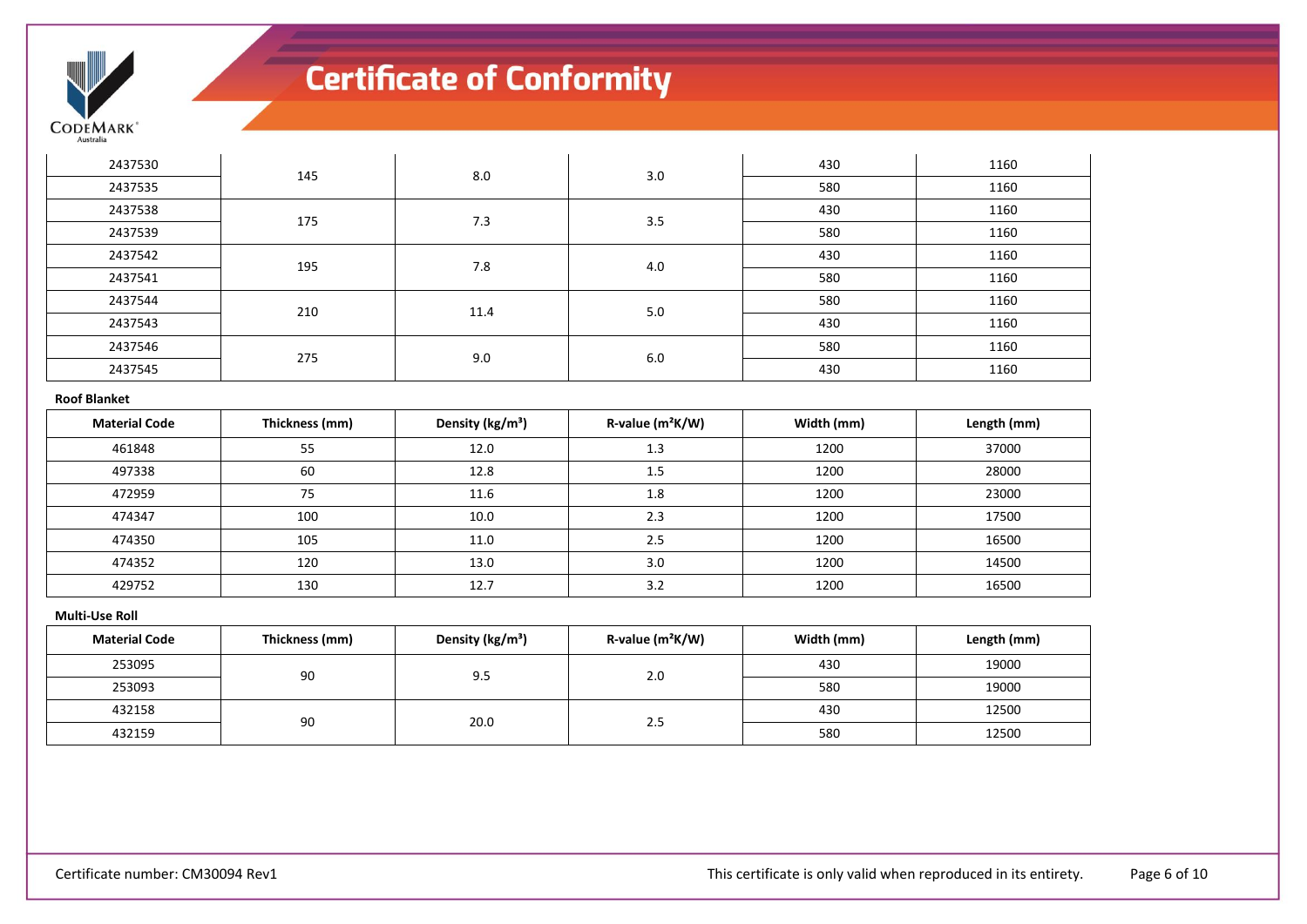

## **A4 Manufacturer and manufacturing plant(s)**

- St Helens, PO Box 10, Stafford Road, Merseyside WA 10 3NS, UK
- Cwmbran NP44 2YQ, TOF, UK
- 3100 Ashby Road, Shasta Lake, California, 96019, USA
- 75. Yıl Mahallesi 1. Cadde 1/G Küçük Organize, Sanayi 26250 Eskişehir Turkey

## **A5 Installation requirements**

Installation shall be carried out in accordance with AS3999:2015 and the relevant Knauf Earthwool installation instruction documents listed below and which are available at [www.knaufinsulation.com.au/resources](http://www.knaufinsulation.com.au/resources) :

- Installation Instructions Earthwool® Ceiling Batts
- Installation Instructions Earthwool® Ceiling Rolls
- Installation Instructions Earthwool® Glasswool Insulation Underfloor Batts
- Installation Instructions Earthwool<sup>®</sup> Insulation Underfloor Roll
- Installation Instructions Earthwool® Wall Batts

### **A6 Other relevant technical data**

Any referenced documents within the technical literature identified in Appendix A, A3 and Appendix A, A5.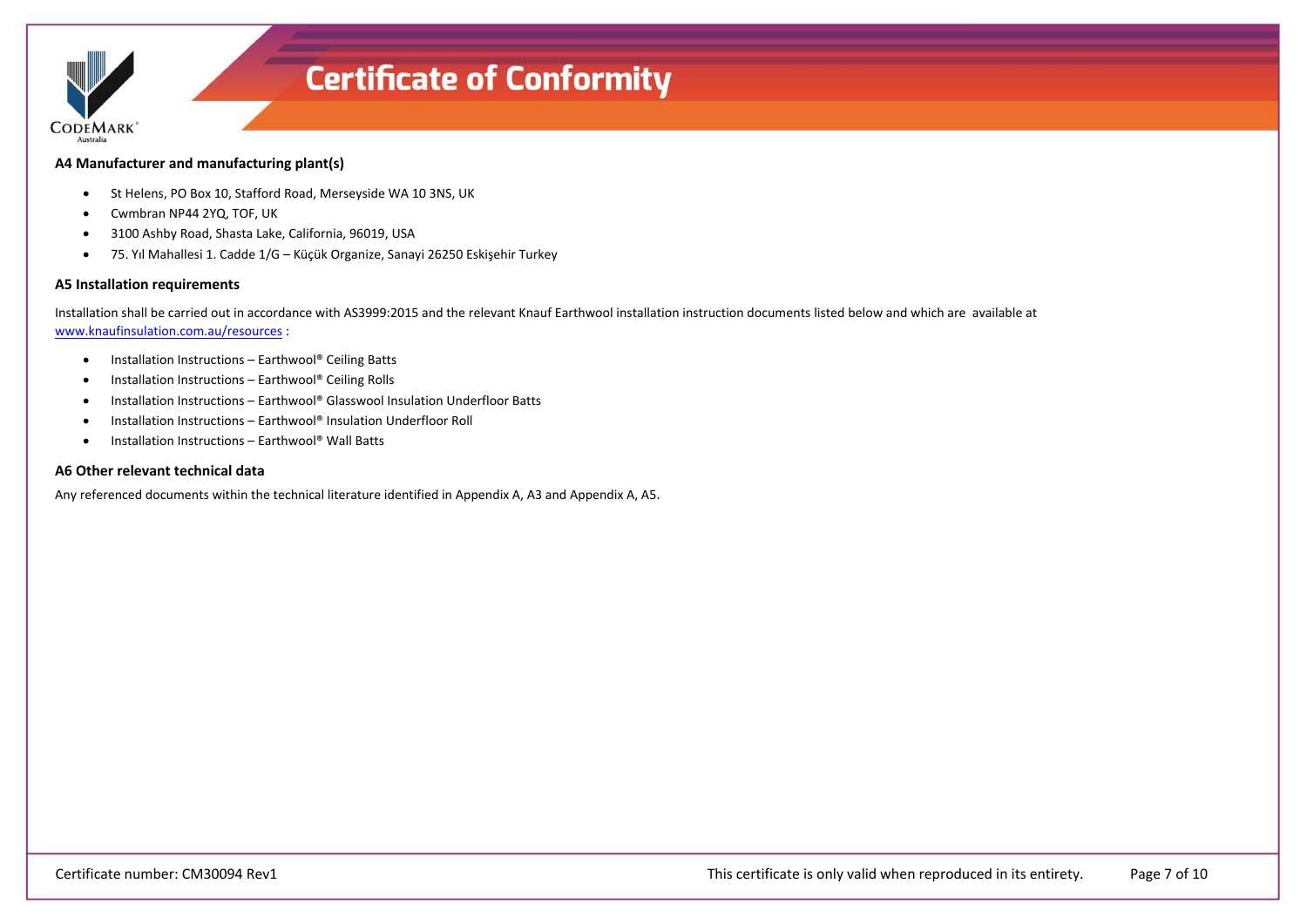

### **APPENDIX B – EVALUATION STATEMENTS**

# **B1 Evaluation methods**

The following assessment methods have been used to determine compliance with NCC 2016 (+A1):

| <b>Code Clause</b>                         | <b>Assessment Method(s)</b> | <b>Evidence of suitability</b>                                             | Evidence reference in B2 |
|--------------------------------------------|-----------------------------|----------------------------------------------------------------------------|--------------------------|
| Volume One A1.1                            | Volume One A05(a)           | Volume One A2.2(a)(iv) - Report issued by a registered testing authority   | Items 1 to 4             |
| Volume One C1.9                            | Volume One A05(a)           | Volume One $A2.2(a)(iv)$ – Report issued by a registered testing authority | Items 1 to 4             |
| Volume One C1.14                           | Volume One A05(a)           | Volume One $A2.2(a)(iv)$ – Report issued by a registered testing authority | Items 1 to 4             |
| Volume One FP1.4                           | Volume One A05(a)           | Volume One $A2.2(a)(vi)$ – Another form of documentary evidence            | Item 12and item 13       |
| Volume One FP1.5                           | Volume One A05(a)           | Volume One A2.2(a)(vi) - Another form of documentary evidence              | Item 12                  |
|                                            | Volume One A0.5(d)          | Comparison with the Deemed-to-Satisfy Provisions                           | Item 13                  |
| Volume One A05(a)<br>Volume One GP2.1      |                             | Volume One $A2.2(a)(iv)$ – Report issued by a registered testing authority | Items 1 to 4             |
| Volume One GP5.1                           | Volume One A05(a)           | Volume One $A2.2(a)(iv)$ – Report issued by a registered testing authority | Items 1 to 4             |
| Volume One A05(a)<br>Volume One J1.2       |                             | Volume One $A2.2(a)(iv)$ – Report issued by a registered testing authority | Items 5 to 11            |
| Volume Two 1.1.1.2                         | Volume Two 1.0.5(a)         | Volume Two $1.2.2(a)(i)$ – Report issued by a registered testing authority | Items 1 to 4             |
| Volume Two P2.2.2                          | Volume Two 1.0.5(d)         | Comparison with the Deemed-to-Satisfy Provisions                           | Item 12                  |
|                                            | Volume Two 1.0.5(a)         | Volume Two $1.2.2(a)(vi)$ – Another form of documentary evidence           | Item 13                  |
| Volume Two P2.2.3                          | Volume Two 1.0.5(d)         | Comparison with the Deemed-to-Satisfy Provisions                           | Item 13                  |
|                                            | Volume Two 1.0.5(a)         | Volume Two 1.2.2(a)(vi) - Another form of documentary evidence             | Item 12                  |
| Volume Two P2.3.1<br>Volume Two 1.0.5(a)   |                             | Volume Two $1.2.2(a)(i)$ – Report issued by a registered testing authority | Items 1 to 4             |
| Volume Two P2.3.3                          | Volume Two 1.0.5(a)         | Volume Two $1.2.2(a)(i)$ – Report issued by a registered testing authority | Items 1 to 4             |
| Volume Two P2.3.4                          | Volume Two 1.0.5(a)         | Volume Two $1.2.2(a)(i)$ – Report issued by a registered testing authority | Items 1 to 4             |
| Volume Two 3.7.1.8<br>Volume Two 1.0.5(a)  |                             | Volume Two $1.2.2(a)(i)$ – Report issued by a registered testing authority | Items 1 to 4             |
| Volume Two 3.12.1.1<br>Volume Two 1.0.5(a) |                             | Volume Two $1.2.2(a)(i)$ – Report issued by a registered testing authority | Items 5 to 11            |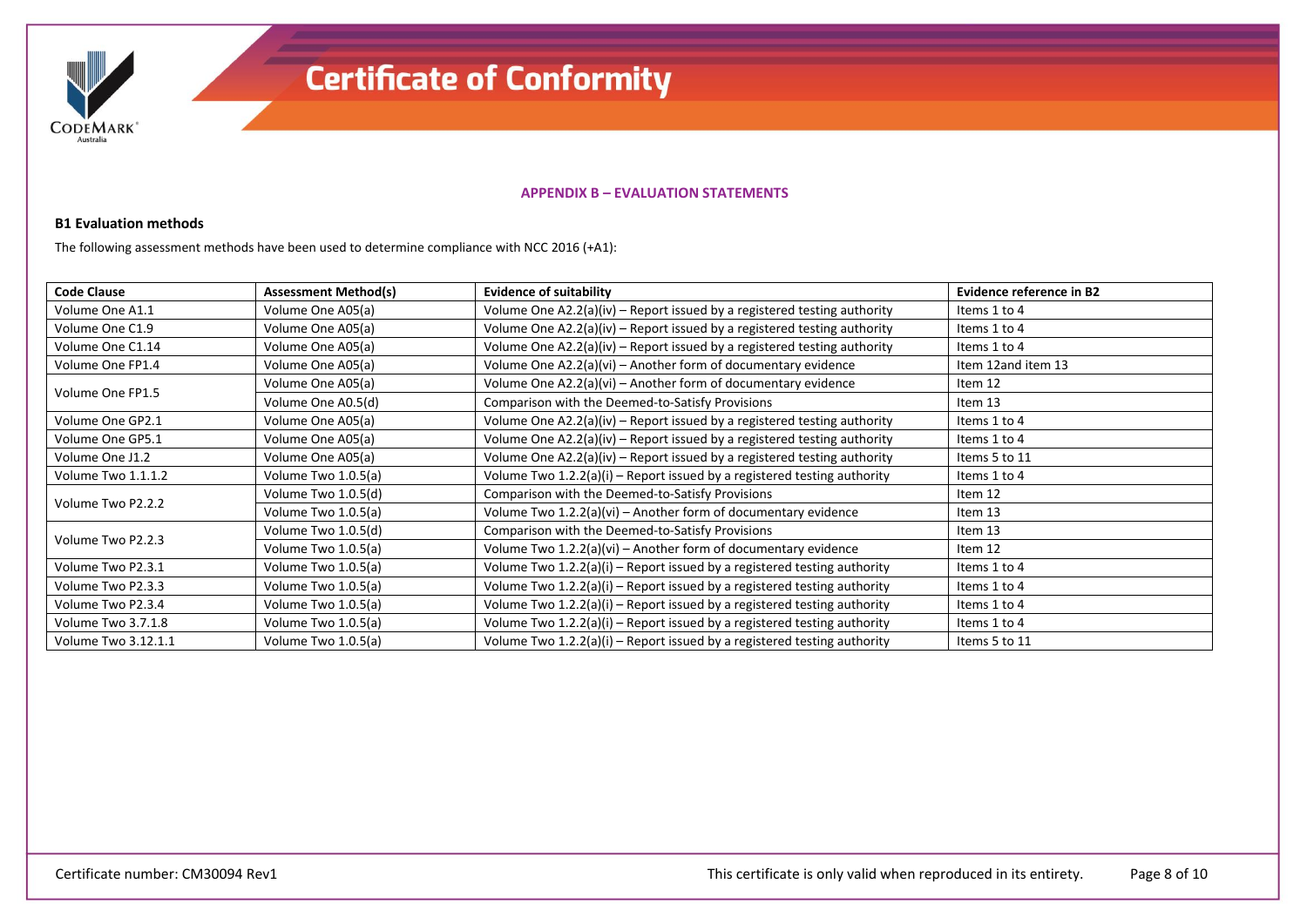

# **B2 Reports**

The following reports have been used as evidence to determine compliance with NCC 2016 (+A1):

| Ref            | Author                   | Reference                   | Date       | <b>Description</b>                                                   | <b>NATA Registration</b>         |
|----------------|--------------------------|-----------------------------|------------|----------------------------------------------------------------------|----------------------------------|
| $\mathbf{1}$   | Exova Warringtonfire, UK | Report No. WF 388511        | 7/09/2017  | Classification of reaction to fire performance in accordance with    | ilac-MRA via. UKAS-              |
|                |                          |                             |            | EN 13501:2007+A1:2009 - product reference "SK Dritherm Cavity        | <b>Accreditation Number 0249</b> |
|                |                          |                             |            | Slab 100mm"                                                          |                                  |
| $\overline{2}$ | Exova Warringtonfire, UK | Document Reference: 311313  | 27/09/2011 | Fire Test For Non-Combustibility Of Building Products - product      | ilac-MRA via. UKAS-              |
|                |                          |                             |            | reference "HD-32-8-ET", 80mm thickness, 32 kg/m <sup>3</sup> density | <b>Accreditation Number 0249</b> |
| 3              | Exova Warringtonfire, UK | Document Reference: 311316  | 27/09/2011 | Determination Of The Heat Of Combustion For Building Products -      | ilac-MRA via. UKAS-              |
|                |                          |                             |            | product reference "HD-32-8-ET", 80mm thickness, 32 kg/m <sup>3</sup> | <b>Accreditation Number 0249</b> |
|                |                          |                             |            | density                                                              |                                  |
| 4              | <b>CSIRO</b>             | Assessment Number: FCO-3073 | 28/08/2014 | Likely fire performance of Knauf Earthwool glass mineral wool        | <b>Accreditation Number 165</b>  |
|                |                          | (Revision A)                |            | insulation                                                           |                                  |
| $5^{\circ}$    | <b>BRANZ</b>             | Project Number: DI0367      |            | Thermal Resistance of Earthwool Australia products as follows:       | ilac-MRA via. IANZ-              |
|                |                          | Test Reference: DU02        | 27/08/2013 | Earthwool roll - 60mm R1.5                                           | <b>Accreditation Number 37</b>   |
|                |                          | Test Reference: DU03        | 28/08/2013 | Earthwool roll - 75mm R1.8                                           |                                  |
|                |                          | Test Reference: DU04        | 18/10/2013 | Earthwool roll - 90mm R2.5                                           |                                  |
|                |                          | Test Reference: DU05        | 8/10/2013  | Earthwool roll - 90mm R2.1                                           |                                  |
|                |                          | Test Reference: DU06        | 19/09/2013 | Earthwool roll - 100mm R2.3                                          |                                  |
|                |                          | Test Reference: DU07        | 4/09/2013  | Earthwool roll - 120mm R3.0                                          |                                  |
|                |                          | Test Reference: DU08        | 30/08/2013 | Earthwool roll - 130mm R3.2                                          |                                  |
| 6              | <b>BRANZ</b>             | Project Number: DI0450      |            | Thermal Resistance of Earthwool products as follows:                 | ilac-MRA via. IANZ-              |
|                |                          | Test Reference: DU05        | 16/04/2014 | Earthwool batts - 90mm R2.1                                          | <b>Accreditation Number 37</b>   |
|                |                          | Test Reference: DU06        | 17/04/2014 | Earthwool batts - 90mm R2.5                                          |                                  |
| $\overline{7}$ | <b>BRANZ</b>             | Project Number: DI0463      |            | Thermal Resistance of Earthwool products as follows:                 | ilac-MRA via. IANZ-              |
|                |                          | Test Reference: DU01        | 14/05/2014 | Earthwool batts - 90mm R2.7                                          | <b>Accreditation Number 37</b>   |
|                |                          | Test Reference: DU02        | 14/05/2014 | Earthwool batts - 90mm R2.6                                          |                                  |
|                |                          | Test Reference: DU04        | 20/05/2014 | Earthwool batts - Sound Control 75mm R1.9                            |                                  |
|                |                          | Test Reference: DU05        | 29/05/2014 | Earthwool batts - Sound Control 50mm R1.2                            |                                  |
| 8              | <b>BRANZ</b>             | Project Number: DI0490      |            | Thermal Resistance of Earthwool products as follows:                 | ilac-MRA via. IANZ-              |
|                |                          | Test Reference: DU02        | 1/10/2014  | Earthwool batts - Sound Absorbing 50mm R1.3                          | <b>Accreditation Number 37</b>   |
| 9              | <b>BRANZ</b>             | Project Number: DI0436      |            | Thermal Resistance of Earthwool products as follows:                 | ilac-MRA via. IANZ-              |
|                |                          | Test Reference: DU01        | 1/04/2014  | Earthwool batts - 210mm R5.0                                         | <b>Accreditation Number 37</b>   |
|                |                          | Test Reference: DU02        | 7/04/2014  | Earthwool batts - 195mm R4.0                                         |                                  |
|                |                          | Test Reference: DU03        | 3/04/2014  | Earthwool batts - 175mm R3.5                                         |                                  |